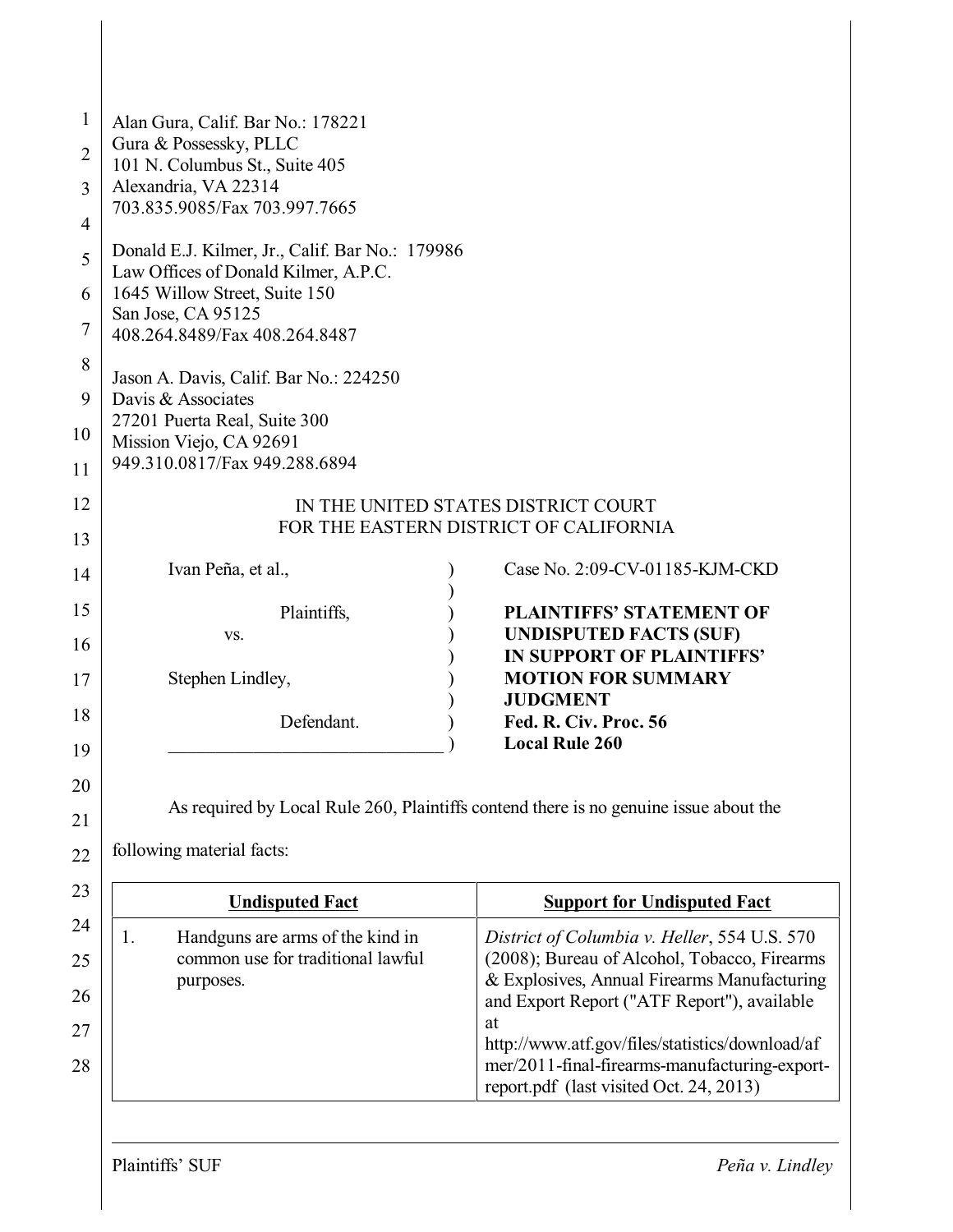|    | <b>Undisputed Fact</b>                                                                                                                                                                                                                                                                                                 | <b>Support for Undisputed Fact</b>                                                                  |
|----|------------------------------------------------------------------------------------------------------------------------------------------------------------------------------------------------------------------------------------------------------------------------------------------------------------------------|-----------------------------------------------------------------------------------------------------|
| 2. | Semi-automatic firearms with<br>detachable magazines are arms of the<br>kind in common use for traditional<br>lawful purposes.                                                                                                                                                                                         | See, e.g. ATF Report, SUF 1; Hoffman Decl., ¶<br>15                                                 |
| 3. | Semi-automatic firearms with<br>detachable magazines utilizing<br>center-fire ammunition are arms of the<br>kind in common use for traditional<br>lawful purposes.                                                                                                                                                     | See, e.g. ATF Report, SUF 1; Hoffman Decl., ¶<br>15                                                 |
| 4. | California Law provides that "any<br>person in this state who manufactures<br>or causes to be manufactured, imports<br>into the state for sale, keeps for sale,<br>offers or exposes for sale, gives, or<br>lends any unsafe handgun shall be<br>punished by imprisonment in a county<br>jail not exceeding one year." | California Penal Code § 32000                                                                       |
| 5. | California law presumes that all<br>handguns are "unsafe" and therefore,<br>generally barred from importation and<br>sale, unless those handguns have been<br>placed on the state's special roster of<br>handguns "determined not to be<br>unsafe."                                                                    | California Penal Code §§ 31910 et seq.,<br>32015 et seq.                                            |
| 6. | Since 2007, a center-fire <sup>1</sup> semi-<br>automatic <sup>2</sup> handgun cannot make the<br>roster if it does not have both a<br>chamber load indicator and, if it has a<br>detachable magazine, a magazine<br>disconnect mechanism.                                                                             | California Penal Code $\S$ § 31910(b)(5),<br>$32010(d)(2)$ .                                        |
|    | cartridge is struck by the gun's firing pin, igniting the primer.                                                                                                                                                                                                                                                      | $\frac{1}{1}$ Most handguns use center-fire ammunition, which fires a bullet when the center of the |
|    |                                                                                                                                                                                                                                                                                                                        | $2$ A semi-automatic handgun is handgun that fires one bullet each time the trigger is pulled,      |

28 with the firing of each bullet causing the next round to be loaded into the chamber from a magazine. Most handguns in the United States are semi-automatic. Almost all the rest are revolvers, which hold several rounds in a rotating cylinder and also fire one bullet with each pull of the trigger. Nothing in the challenged laws, or this litigation, relates to fully-automatic weapons (machine guns), which are the subject of other specific legislative enactments.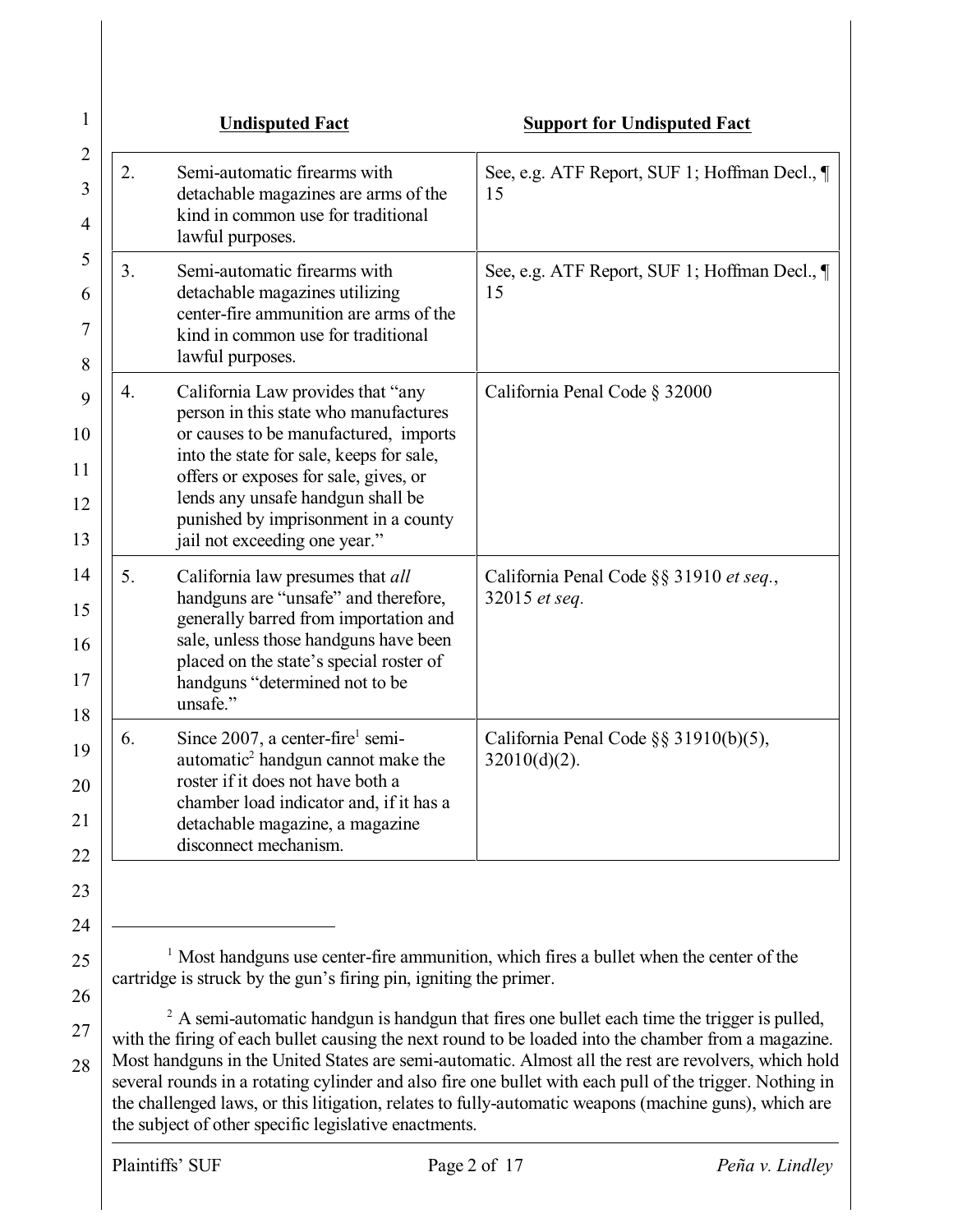| Since $2006$ , a rimfire <sup>3</sup> semi-automatic<br>7.<br>handgun must have a magazine<br>disconnect mechanism if it has a<br>detachable magazine.                                                                                                                                                                                                                                                                                                                                                             | California Penal Code $\S$ § 31910(b)(6),<br>$32010(d)(3)$ .                                       |
|--------------------------------------------------------------------------------------------------------------------------------------------------------------------------------------------------------------------------------------------------------------------------------------------------------------------------------------------------------------------------------------------------------------------------------------------------------------------------------------------------------------------|----------------------------------------------------------------------------------------------------|
| 8.<br>Handguns rostered prior to the effective<br>dates of these requirements can remain<br>rostered despite lacking these features.                                                                                                                                                                                                                                                                                                                                                                               | California Penal Code §§ 31910(b)(5),<br>$31910(b)(6)$ .                                           |
| A magazine disconnect mechanism is<br>9.<br>"a mechanism that prevents a<br>semiautomatic pistol that has a<br>detachable magazine from operating to<br>strike the primer of ammunition in the<br>firing chamber when a detachable<br>magazine is not inserted in the<br>semiautomatic pistol."                                                                                                                                                                                                                    | California Penal Code §16900(d).                                                                   |
| 10.<br>A chamber load indicator ("CLI") is "a<br>device that plainly indicates that a<br>cartridge is in the firing chamber."                                                                                                                                                                                                                                                                                                                                                                                      | California Penal Code $\S 16380(c)$ .                                                              |
| Not all CLIs satisfy the California<br>11.<br>requirement. Under California law:<br>[A] device satisfies this definition if it<br>is readily visible, has incorporated or<br>adjacent explanatory text or graphics,<br>or both, and is designed and intended<br>indicate<br>to a<br>reasonably<br>to<br>foreseeable adult user of the pistol,<br>without requiring the user to refer to a<br>user's manual or any other resource<br>other than the pistol itself, whether a<br>cartridge is in the firing chamber. | California Penal Code § 16380(c).                                                                  |
| primarily used in the smallest calibers. For technical reasons, chamber load indicators are not                                                                                                                                                                                                                                                                                                                                                                                                                    | <sup>3</sup> Rimfire ammunition, which is fired when struck on its rim by the gun's firing pin, is |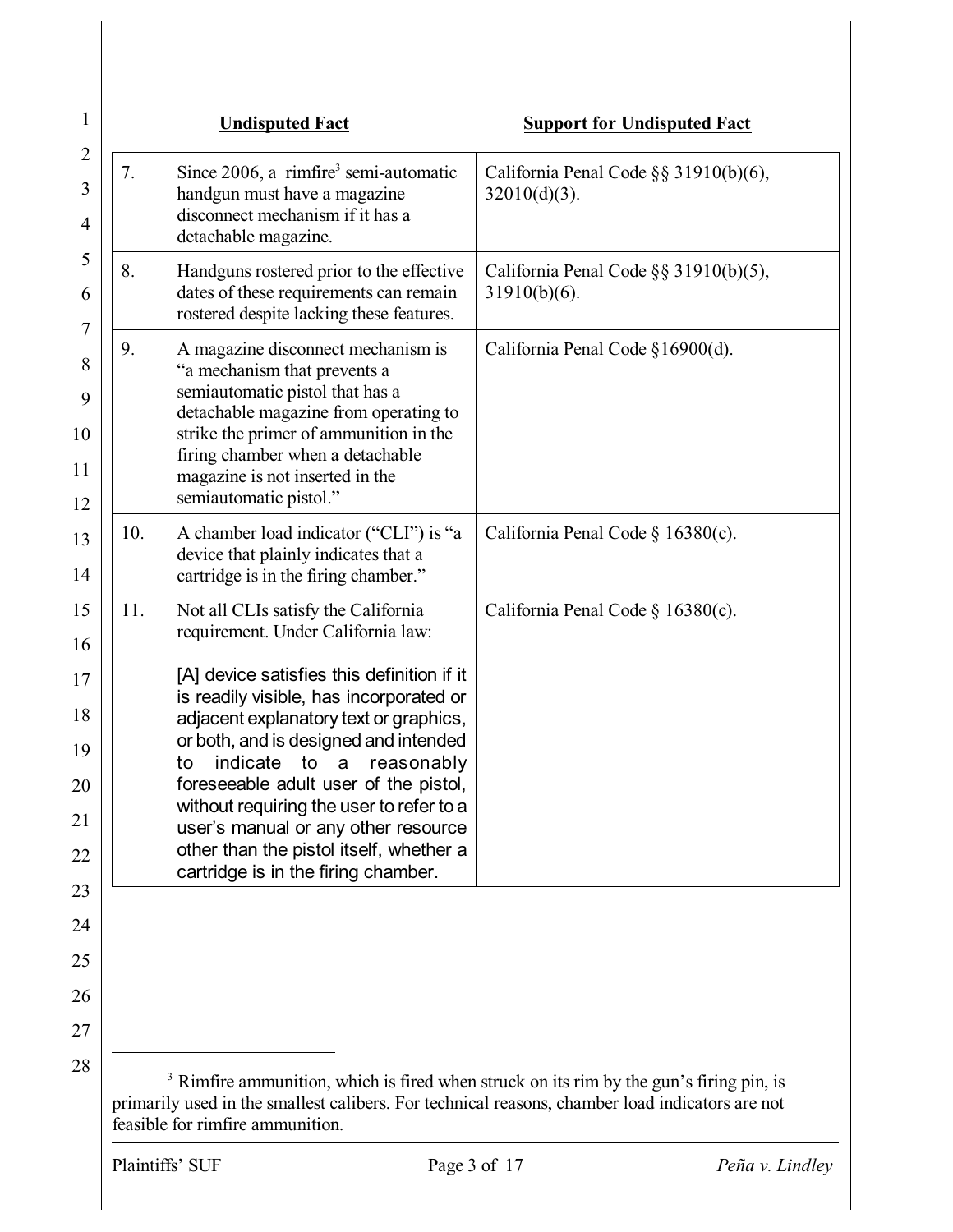| 12.<br>Defendant tests the sufficiency of CLIs<br>by asking his employees if they<br>understand the $CLI$ – and when the<br>regulatory authority's employees<br>allegedly fail to understand the CLI,<br>regardless of what the CLI is "designed"<br>and intended to indicate to a reasonable<br>adult," the CLI is ruled inadequate.<br>13.<br>Given the rarity of CLIs and magazine<br>disconnect devices, handguns lacking<br>these features are in common use today,<br>comprising the overwhelming majority<br>of handguns. | Exhibit $A -$ Consisting of:<br>February 8, 2007 letter from California<br>Department of Justice to Mr. Kevin B. Reid,<br>Sr., of Sturm, Ruger & Co., Inc.<br>February 9, 2007 letter from California<br>Department of Justice to Mrs. Debra Else of<br>Springfield Armory, Inc.<br>October 3, 2007 from California Deparement<br>of Justice to Mrs. Debra Else of Springfield<br>Armory, Inc.<br>Exhibit $B -$ Consisting of:<br>Legislative History of "Unsafe Handgun Bill" |
|----------------------------------------------------------------------------------------------------------------------------------------------------------------------------------------------------------------------------------------------------------------------------------------------------------------------------------------------------------------------------------------------------------------------------------------------------------------------------------------------------------------------------------|--------------------------------------------------------------------------------------------------------------------------------------------------------------------------------------------------------------------------------------------------------------------------------------------------------------------------------------------------------------------------------------------------------------------------------------------------------------------------------|
|                                                                                                                                                                                                                                                                                                                                                                                                                                                                                                                                  |                                                                                                                                                                                                                                                                                                                                                                                                                                                                                |
|                                                                                                                                                                                                                                                                                                                                                                                                                                                                                                                                  |                                                                                                                                                                                                                                                                                                                                                                                                                                                                                |
|                                                                                                                                                                                                                                                                                                                                                                                                                                                                                                                                  |                                                                                                                                                                                                                                                                                                                                                                                                                                                                                |
|                                                                                                                                                                                                                                                                                                                                                                                                                                                                                                                                  |                                                                                                                                                                                                                                                                                                                                                                                                                                                                                |
|                                                                                                                                                                                                                                                                                                                                                                                                                                                                                                                                  |                                                                                                                                                                                                                                                                                                                                                                                                                                                                                |
|                                                                                                                                                                                                                                                                                                                                                                                                                                                                                                                                  |                                                                                                                                                                                                                                                                                                                                                                                                                                                                                |
|                                                                                                                                                                                                                                                                                                                                                                                                                                                                                                                                  |                                                                                                                                                                                                                                                                                                                                                                                                                                                                                |
|                                                                                                                                                                                                                                                                                                                                                                                                                                                                                                                                  |                                                                                                                                                                                                                                                                                                                                                                                                                                                                                |
|                                                                                                                                                                                                                                                                                                                                                                                                                                                                                                                                  | Author Bill File [See: pp. 6, 9, 10]                                                                                                                                                                                                                                                                                                                                                                                                                                           |
|                                                                                                                                                                                                                                                                                                                                                                                                                                                                                                                                  | Exhibit $C$ – Consisting of:                                                                                                                                                                                                                                                                                                                                                                                                                                                   |
|                                                                                                                                                                                                                                                                                                                                                                                                                                                                                                                                  | Legislative History of "Unsafe Handgun Bill"<br>Senate Floor Analysis [See: p. 7]                                                                                                                                                                                                                                                                                                                                                                                              |
| 14.<br>California legislators specifically                                                                                                                                                                                                                                                                                                                                                                                                                                                                                       | Exhibit $B$ – Consisting of:                                                                                                                                                                                                                                                                                                                                                                                                                                                   |
| considered that CLIs and magazine<br>disconnects are available on only<br>perhaps 11% and 14% of handguns,                                                                                                                                                                                                                                                                                                                                                                                                                       | Legislative History of "Unsafe Handgun Bill"<br>Author Bill File [See: pp. 6, 9, 10]                                                                                                                                                                                                                                                                                                                                                                                           |
| respectively, as proposed by the author<br>of the bill mandating these features.                                                                                                                                                                                                                                                                                                                                                                                                                                                 | Exhibit $C$ – Consisting of:                                                                                                                                                                                                                                                                                                                                                                                                                                                   |
|                                                                                                                                                                                                                                                                                                                                                                                                                                                                                                                                  | Legislative History of "Unsafe Handgun Bill"<br>Senate Floor Analysis [See: p. 7]                                                                                                                                                                                                                                                                                                                                                                                              |
| Because CLIs and magazine disconnect<br>15.<br>mechanisms were viewed as beneficial,                                                                                                                                                                                                                                                                                                                                                                                                                                             | Exhibit $B -$ Consisting of:                                                                                                                                                                                                                                                                                                                                                                                                                                                   |
| the California Legislature hoped that<br>mandating these features would alter<br>the firearms market.                                                                                                                                                                                                                                                                                                                                                                                                                            | Legislative History of "Unsafe Handgun Bill"<br>Author Bill File [See: pp. 6, 9, 10]                                                                                                                                                                                                                                                                                                                                                                                           |
|                                                                                                                                                                                                                                                                                                                                                                                                                                                                                                                                  |                                                                                                                                                                                                                                                                                                                                                                                                                                                                                |
|                                                                                                                                                                                                                                                                                                                                                                                                                                                                                                                                  |                                                                                                                                                                                                                                                                                                                                                                                                                                                                                |
|                                                                                                                                                                                                                                                                                                                                                                                                                                                                                                                                  |                                                                                                                                                                                                                                                                                                                                                                                                                                                                                |
|                                                                                                                                                                                                                                                                                                                                                                                                                                                                                                                                  |                                                                                                                                                                                                                                                                                                                                                                                                                                                                                |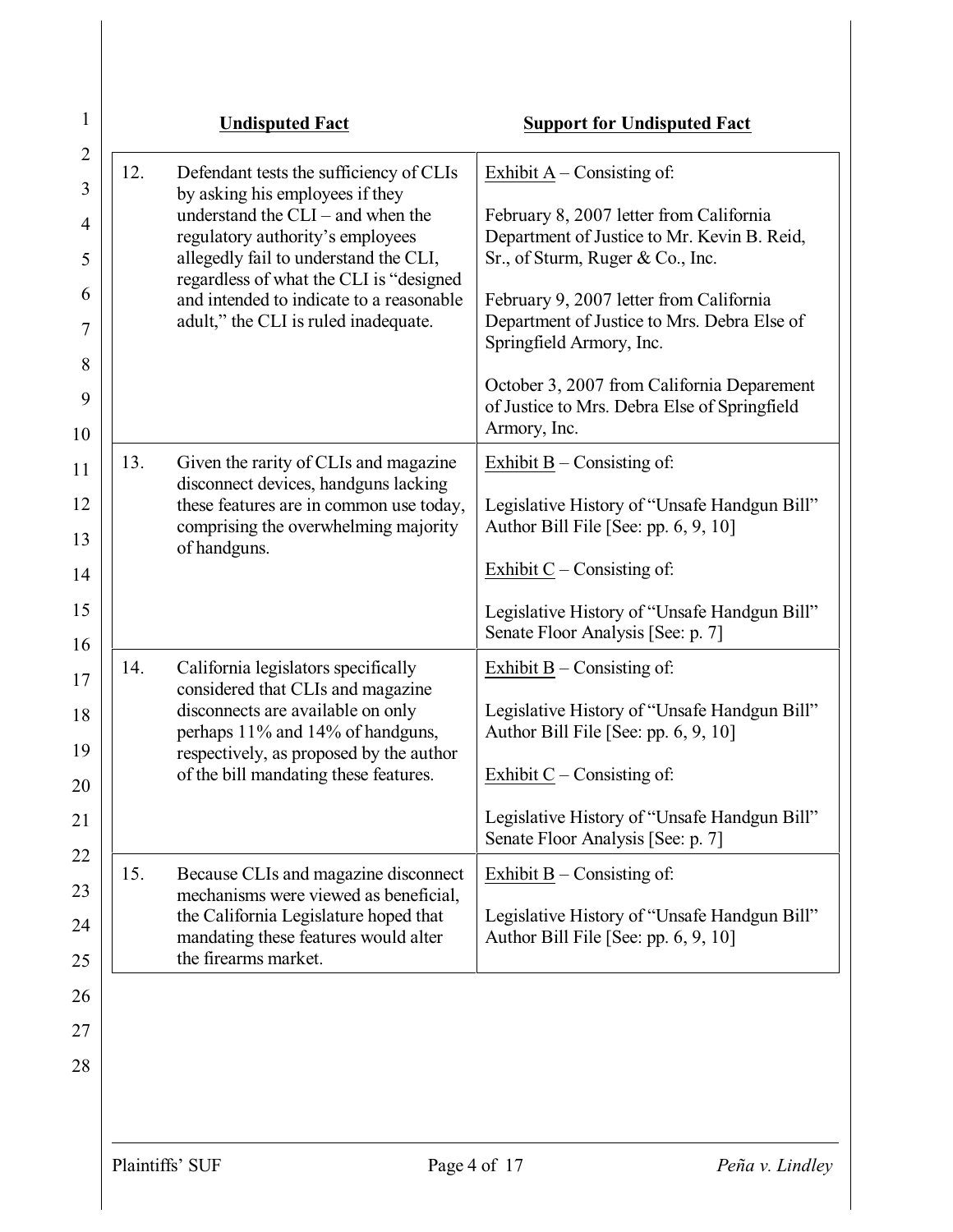| 1                   |     | <b>Undisputed Fact</b>                                                               | <b>Support for Undisputed Fact</b>                                                                             |
|---------------------|-----|--------------------------------------------------------------------------------------|----------------------------------------------------------------------------------------------------------------|
| $\overline{2}$<br>3 | 16. | A handgun safety mechanism may fail                                                  | Exhibit $D$ – Consisting of:                                                                                   |
| 4<br>5              |     | or be misused by the user of a handgun.                                              | Study Guide for Handgun Safety Certificate.<br>Published by the California Department of<br>Justice. $(p. 25)$ |
| 6<br>7              |     |                                                                                      | Available at:<br>http://www.ag.ca.gov/firearms/forms/pdf/hscsg.<br>pdf                                         |
| 8                   | 17. | A chamber loaded indicator is a                                                      | Exhibit $D$ – Consisting of:                                                                                   |
| 9<br>10<br>11       |     | mechanical device that may fail or be<br>misinterpreted by the user of a<br>handgun. | Study Guide for Handgun Safety Certificate.<br>Published by the California Department of<br>Justice. $(p. 25)$ |
| 12<br>13            |     |                                                                                      | Available at:<br>http://www.ag.ca.gov/firearms/forms/pdf/hscsg.<br>pdf                                         |
| 14                  | 18. | A magazine disconnect mechanism is a<br>mechanical device that may fail.             | Exhibit $D$ – Consisting of:                                                                                   |
| 15<br>16<br>17      |     |                                                                                      | Study Guide for Handgun Safety Certificate.<br>Published by the California Department of<br>Justice. $(p. 25)$ |
| 18<br>19            |     |                                                                                      | Available at:<br>http://www.ag.ca.gov/firearms/forms/pdf/hscsg.<br>pdf                                         |
| 20                  | 19. | As the state advises handgun                                                         | Exhibit $\underline{D}$ – Consisting of:                                                                       |
| 21                  |     | purchasers, "Any machine can<br>malfunction. A firearm is no different."             | Study Guide for Handgun Safety Certificate.                                                                    |
| 22                  |     |                                                                                      | Published by the California Department of<br>Justice. $(p. 25)$                                                |
| 23<br>24            |     |                                                                                      | Available at:                                                                                                  |
| 25                  |     |                                                                                      | http://www.ag.ca.gov/firearms/forms/pdf/hscsg.<br>pdf                                                          |
| 26                  | 20. | To acquire any handgun in California,                                                | California Penal Code $\S$ § 16170(b), 16370,                                                                  |
| 27                  |     | an individual must pass a written<br>handgun safety test.                            | 16450, 31610 - 31700 (inclusive).                                                                              |
| 28                  |     |                                                                                      |                                                                                                                |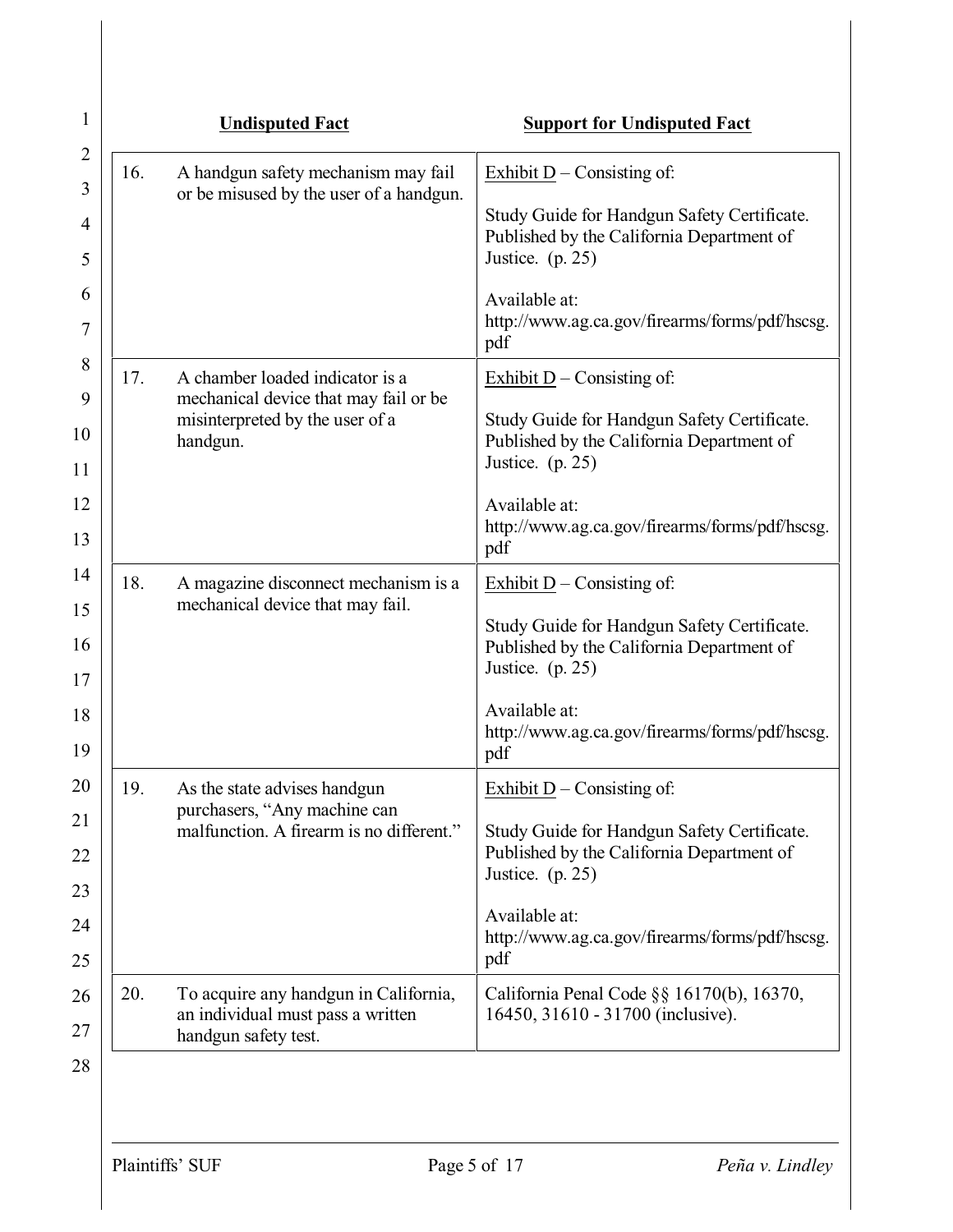| $\mathbf{1}$        |     | <b>Undisputed Fact</b>                                                                              | <b>Support for Undisputed Fact</b>                                                       |
|---------------------|-----|-----------------------------------------------------------------------------------------------------|------------------------------------------------------------------------------------------|
| $\overline{2}$<br>3 | 21. | The test requires knowledge of the                                                                  | Exhibit $D$ – Consisting of:                                                             |
| 4                   |     | basic rules of handgun safety, the first<br>of which is: "Treat all guns as if they<br>are loaded." | Study Guide for Handgun Safety Certificate.<br>Published by the California Department of |
| 5                   |     |                                                                                                     | Justice. $(p. 9)$                                                                        |
| 6<br>7              |     |                                                                                                     | Available at:<br>http://www.ag.ca.gov/firearms/forms/pdf/hscsg.<br>pdf                   |
| 8                   | 22. | The state's study guide for the handgun                                                             | Exhibit $D$ – Consisting of:                                                             |
| 9                   |     | safety test further provides:                                                                       | Study Guide for Handgun Safety Certificate.                                              |
| 10<br>11            |     | Always assume that a gun is loaded<br>even if you think it is unloaded.                             | Published by the California Department of<br>Justice. $(p. 9)$                           |
| 12                  |     |                                                                                                     | Available at:                                                                            |
| 13                  |     | Every time a gun is handled for any<br>reason, check to see that it is                              | http://www.ag.ca.gov/firearms/forms/pdf/hscsg.                                           |
| 14                  |     | [by<br>following<br>unloaded<br>specific<br>instructions for unloading the gun].                    | pdf                                                                                      |
| 15                  |     | If you are unable to check a gun to                                                                 |                                                                                          |
| 16                  |     | see if it is unloaded, leave it alone<br>and seek help from someone more                            |                                                                                          |
| 17                  |     | knowledgeable about guns.                                                                           |                                                                                          |
| 18                  | 23. | The state's specific instructions for<br>unloading a semi-automatic handgun                         | Exhibit $D$ – Consisting of:                                                             |
| 19                  |     | contained in its gun safety study guide                                                             | Study Guide for Handgun Safety Certificate.                                              |
| 20                  |     | provides that a mechanical safety                                                                   | Published by the California Department of<br>Justice. $(p. 20)$                          |
| 21<br>22            |     | [It] is not foolproof so do not rely on<br>the safety to prevent an accidental                      | Available at:                                                                            |
| 23                  |     | discharge.                                                                                          | http://www.ag.ca.gov/firearms/forms/pdf/hscsg.<br>pdf                                    |
| 24                  |     | A safety should only be used as an<br>additional safety measure.                                    |                                                                                          |
| 25                  |     |                                                                                                     |                                                                                          |
| 26                  |     | Never pull the trigger on any firearm<br>with the safety in the "safe" position                     |                                                                                          |
| 27                  |     | because thereafter the firearm could<br>fire at any time without the trigger                        |                                                                                          |
| 28                  |     | ever being touched.                                                                                 |                                                                                          |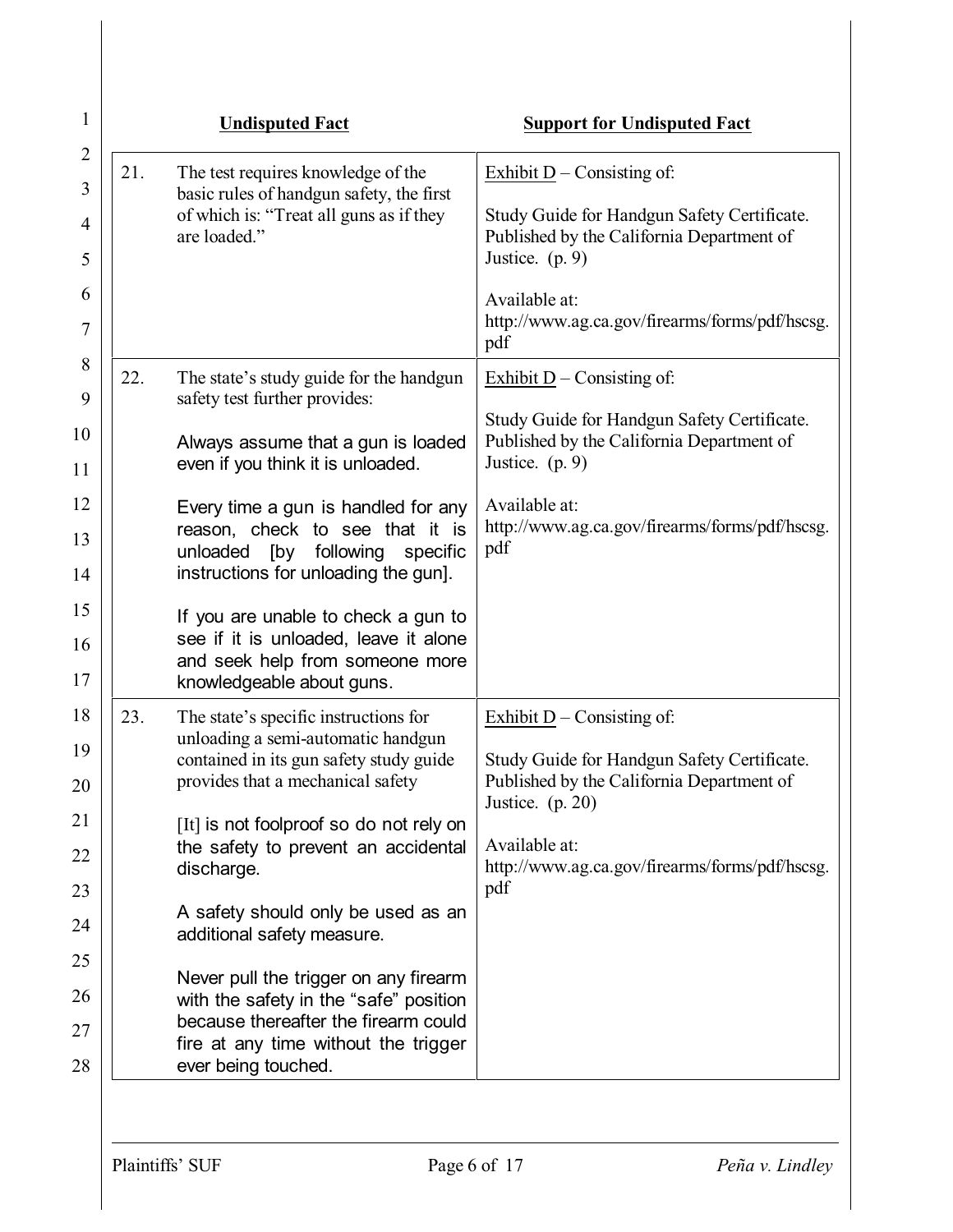| 1              | <b>Undisputed Fact</b>                                                             | <b>Support for Undisputed Fact</b>                                             |
|----------------|------------------------------------------------------------------------------------|--------------------------------------------------------------------------------|
| $\overline{2}$ | 24.<br>Although the state's gun safety study                                       | Exhibit $D$ – Consisting of:                                                   |
| 3              | guide does not discuss chamber loaded<br>indicators or magazine disconnect         | Study Guide for Handgun Safety Certificate.                                    |
| 4              | devices, it teaches, in order to pass the                                          | Published by the California Department of                                      |
| 5              | mandatory safety test, rules that would<br>have gun owners ignore such devices.    | Justice. (p. $45 - 47$ )                                                       |
| 6              | The study guide specifically instructs<br>that in order to verify a semi-automatic | Available at:<br>http://www.ag.ca.gov/firearms/forms/pdf/hscsg.                |
| 7              | handgun is unloaded, one must remove                                               | pdf                                                                            |
| 8<br>9         | the magazine and visually inspect the<br>chamber to verify that it is empty.       |                                                                                |
| 10             | 25.<br>In a large red box marked                                                   | Exhibit $D$ – Consisting of:                                                   |
| 11             | "CAUTION," the state's gun safety<br>study guide provides:                         | Study Guide for Handgun Safety Certificate.                                    |
| 12             | <b>NOT</b><br>should<br>You                                                        | Published by the California Department of<br>Justice. $(p. 22)$<br>assume<br>a |
| 13             | semiautomatic pistol is unloaded just                                              | Available at:                                                                  |
| 14             | because the magazine is removed<br>from the handgun.                               | http://www.ag.ca.gov/firearms/forms/pdf/hscsg.                                 |
| 15             | Do not allow the slide to go forward                                               | pdf                                                                            |
| 16             | <b>UNLESS</b> you have:                                                            |                                                                                |
| 17             | 1. Checked again to be sure the                                                    |                                                                                |
| 18             | chamber is empty, and                                                              |                                                                                |
| 19             | 2. Checked again to be sure the<br>magazine has been REMOVED.                      |                                                                                |
| 20             |                                                                                    |                                                                                |
| 21             | If you pull the slide back ejecting the<br>cartridge, check the chamber, let the   |                                                                                |
| 22             | slide go forward, and THEN remove<br>the magazine, you have a loaded,              |                                                                                |
| 23             | dangerous firearm (a cartridge is in                                               |                                                                                |
| 24             | the chamber) even though you have<br>removed the magazine. It is common            |                                                                                |
| 25             | and sometimes fatal to make this                                                   |                                                                                |
| 26             | error.                                                                             |                                                                                |
| 27             | <b>ALWAYS REMOVE THE</b><br><b>MAGAZINE FIRST!</b>                                 |                                                                                |
| 28             |                                                                                    |                                                                                |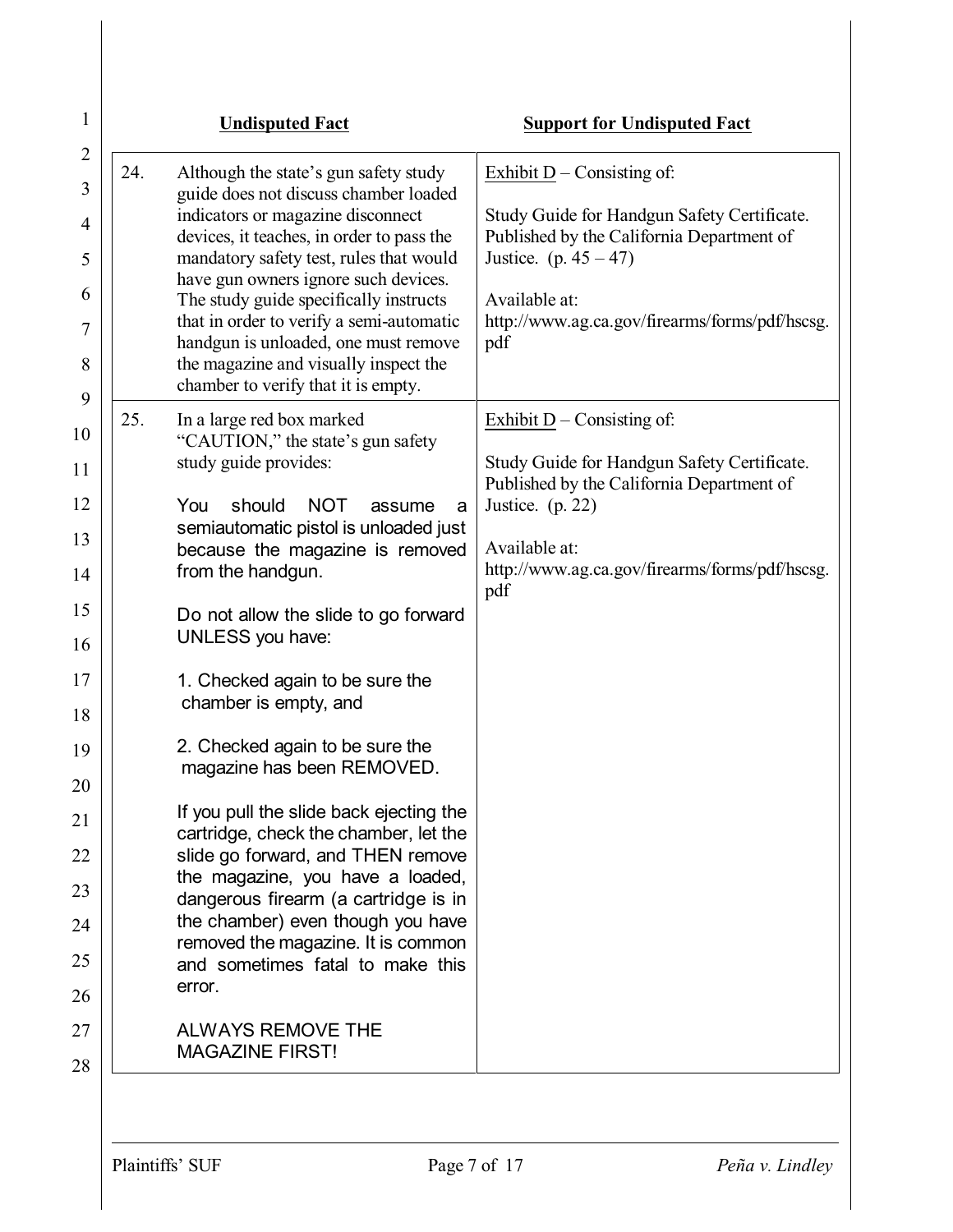|     | <b>Undisputed Fact</b>                                                                                                                                                                                                                                                                                                                                                                                                                                                   | <b>Support for Undisputed Fact</b>                                                                                                                                                                                                         |
|-----|--------------------------------------------------------------------------------------------------------------------------------------------------------------------------------------------------------------------------------------------------------------------------------------------------------------------------------------------------------------------------------------------------------------------------------------------------------------------------|--------------------------------------------------------------------------------------------------------------------------------------------------------------------------------------------------------------------------------------------|
| 26. | In order to purchase a handgun, the<br>buyer must demonstrate that he or she<br>knows how to safely operate the<br>handgun, including following the<br>instructions set forth in $\P$ 22 above.                                                                                                                                                                                                                                                                          | California Penal Code §§ 26840, 26845,<br>26850, 26853, 26856, 26859, 26865.                                                                                                                                                               |
| 27. | California law requires that all newly<br>purchased firearms either be<br>accompanied by an approved gun lock<br>or the purchaser's affidavit that she<br>owns an adequate lock box or gun safe.                                                                                                                                                                                                                                                                         | California Penal Code §§ 23635, 23640.                                                                                                                                                                                                     |
| 28. | All semi-automatic handguns not on the<br>approved roster prior to 2013 are<br>barred from the approved handgun<br>roster unless they employ so-called<br>"microstamping technology."                                                                                                                                                                                                                                                                                    | Cal. Penal Code $\S$ 31910(b)(7)(A)                                                                                                                                                                                                        |
| 29. | "The Attorney General may also<br>approve a method of equal or greater<br>reliability and effectiveness in<br>identifying the specific serial number of<br>a firearm from spent cartridge casings<br>discharged by that firearm than that<br>which is set forth in this paragraph $\ldots$ "                                                                                                                                                                             | Cal. Penal Code $\S 31910(b)(7)(B)$                                                                                                                                                                                                        |
| 30. | The microstamping requirement of Cal.<br>Penal Code $\S$ 31910(b)(7) became<br>effective on May 17, 2013 because on<br>that date, the California Department of<br>Justice issued Information Bulletin<br>No.: 2013-BOF-03, wherein Defendant<br>Lindley announced that the Department<br>had determined that the technology<br>described in Penal Code $\S 31910(b)(7)$<br>is now available to more than one<br>manufacturer unencumbered by any<br>patent restrictions. | See Exhibit $N$ – consisting of California<br>Department of Justice Information Bulletin<br>No.: 2013-BOF-03.                                                                                                                              |
| 31. | There are no manufacturers of new<br>model semiautomatic firearms that<br>offer products with microstamping<br>technology for sale in the United States,<br>nor have any applied to have such a<br>handgun placed on the California<br>approved roster.                                                                                                                                                                                                                  | Defendant Lindley's Response to Request for<br>Admission Set One, No.: 4, served on August<br>19, 2013. See Exhibit O.<br>Defendant Lindley's Response to<br>Interrogatories Set One, No.: 8, served on<br>August 19, 2013. See Exhibit P. |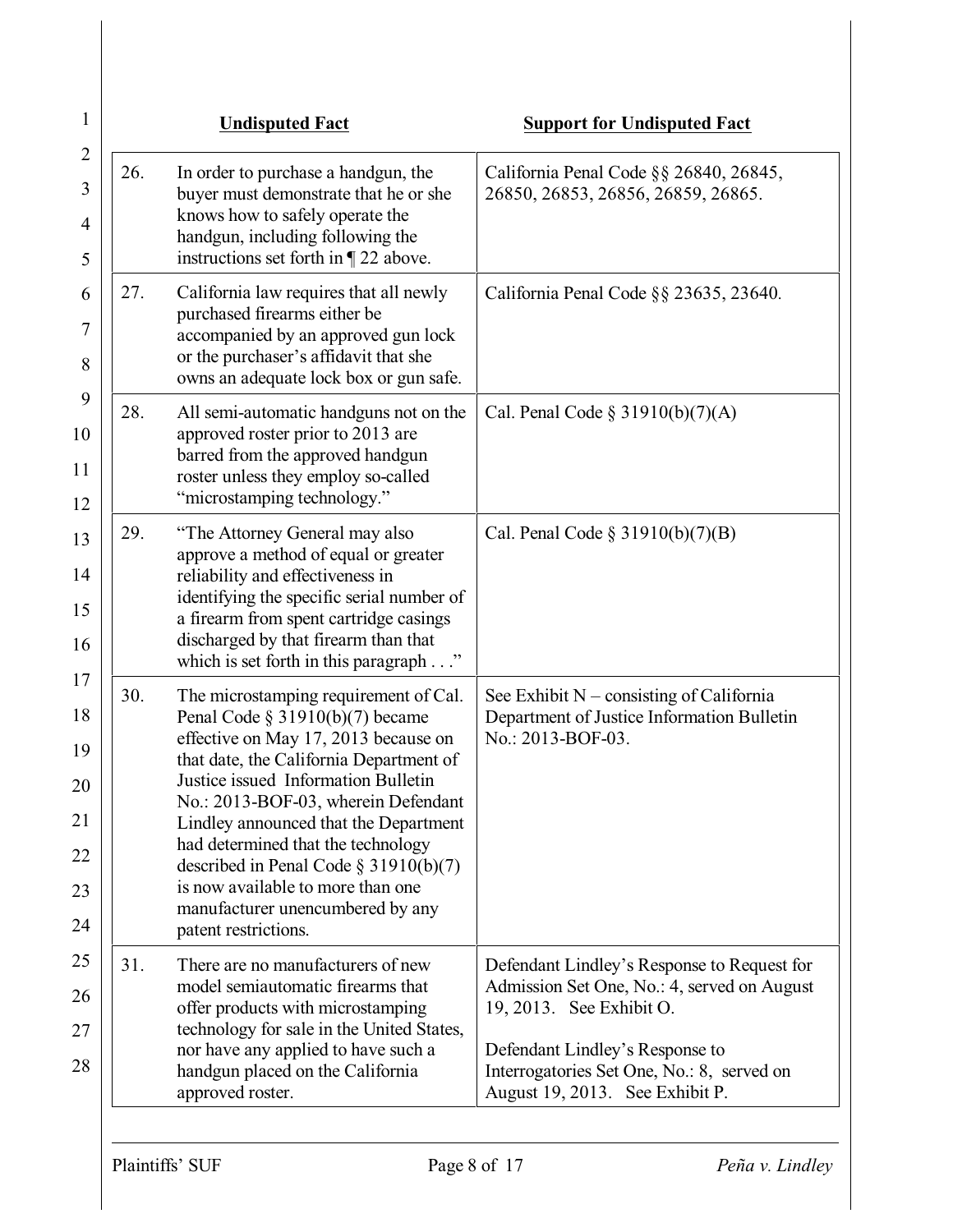|     | <b>Undisputed Fact</b>                                                                                                                                                                                                                                                                                                                                                          | <b>Support for Undisputed Fact</b>                                                     |
|-----|---------------------------------------------------------------------------------------------------------------------------------------------------------------------------------------------------------------------------------------------------------------------------------------------------------------------------------------------------------------------------------|----------------------------------------------------------------------------------------|
| 32. | Listings on the California handgun<br>roster are valid for one year, and must<br>be renewed annually, including<br>payment of an annual fee, prior to<br>expiration to remain valid.                                                                                                                                                                                            | 11 Calif. Code of Regulations § 4072(b).                                               |
| 33. | Defendant charges firearms<br>manufacturers, importers, and dealers<br>annual fees, ostensibly to operate the<br>handgun roster program. Any handgun<br>whose manufacturer fails to pay the<br>required fees may be excluded from the<br>roster for that reason alone.                                                                                                          | California Penal Code § 32015                                                          |
| 34. | The initial and renewal annual listing<br>fees for inclusion on the handgun roster<br>are \$200.                                                                                                                                                                                                                                                                                | 11 Calif. Code of Regulations § 4072(b).                                               |
| 35. | Other than the California DOJ, only the<br>manufacturer/importer of a handgun<br>model is authorized to submit that<br>handgun model to a DOJ-Certified<br>Laboratory for testing.                                                                                                                                                                                              | 11 Calif. Code of Regulations $\S$ 4059(c).                                            |
| 36. | A handgun can remain on the roster if<br>its manufacturer/importer goes out of<br>business or discontinues the model,<br>provided that the model is not being<br>offered for sale to licensed dealers, and<br>"a fully licensed wholesaler,<br>distributor, or dealer submits a written<br>request to continue the listing and<br>agrees to pay the annual maintenance<br>fee." | 11 Calif. Code of Regulations $\S$ 4070(d).                                            |
| 37. | So long as a handgun is sold to dealers<br>outside of California, the handgun's<br>manufacturer can cause the sale of that<br>handgun to be forbidden inside<br>California by failing to submit the gun<br>for testing in that state or refusing to<br>pay the annual \$200 fee.                                                                                                | California Penal Code § 32015;<br>11 Calif. Code of Regulations §§ 4059, 4070,<br>4072 |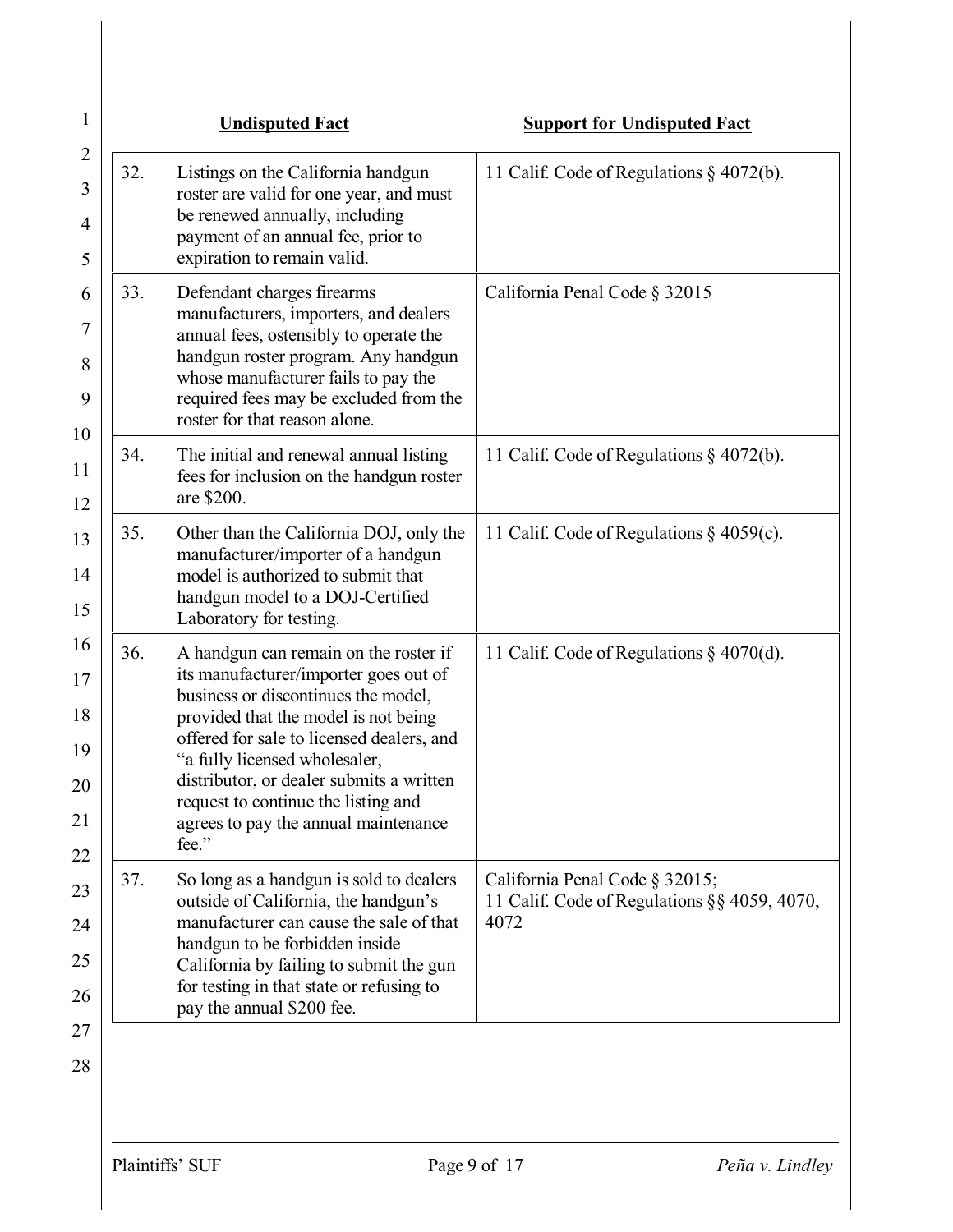|     | <b>Undisputed Fact</b>                                                                                                                                                                                                                                                                                                                                                                                                                                                                                                                                                                                                                                                          | <b>Support for Undisputed Fact</b>                      |
|-----|---------------------------------------------------------------------------------------------------------------------------------------------------------------------------------------------------------------------------------------------------------------------------------------------------------------------------------------------------------------------------------------------------------------------------------------------------------------------------------------------------------------------------------------------------------------------------------------------------------------------------------------------------------------------------------|---------------------------------------------------------|
| 38. | A manufacturer/importer or other<br>responsible party may submit a written<br>request to list a handgun model that<br>was voluntarily discontinued or was<br>removed for lack of payment of the<br>annual maintenance fee. The request<br>may be approved, and the handgun<br>restored to the "safe gun" roster,<br>provided the fee is paid.                                                                                                                                                                                                                                                                                                                                   | 11 Calif. Code of Regulations $§4070(e)$ .              |
| 39. | The following firearms and transactions<br>are exempted from the handgun<br>rostering requirement:<br>(1) Firearms defined as curios or relics<br>under federal law;<br>(2) The purchase of any firearm by any<br>law enforcement officer – State or<br>Federal;<br>(3) Pistols that are designed expressly<br>for use in Olympic target shooting<br>events, as defined by rule;<br>(4) Certain single-action revolvers, as<br>defined by rule; and<br>(5) The sale, loan, or transfer of any<br>firearm that is to be used solely as a<br>prop during the course of a motion<br>picture, television, or video production<br>by authorized people related to the<br>production. | California Penal Code §§ 32000, 32100,<br>32105, 32110. |
| 40. | It is not illegal in California to import<br>an unrostered handgun when moving<br>into the state without the intention of<br>selling it, nor is it illegal in California<br>to possess or use an unrostered handgun<br>that is otherwise lawful to possess or<br>use.                                                                                                                                                                                                                                                                                                                                                                                                           | California Penal Code $\S$ § 32000(a).                  |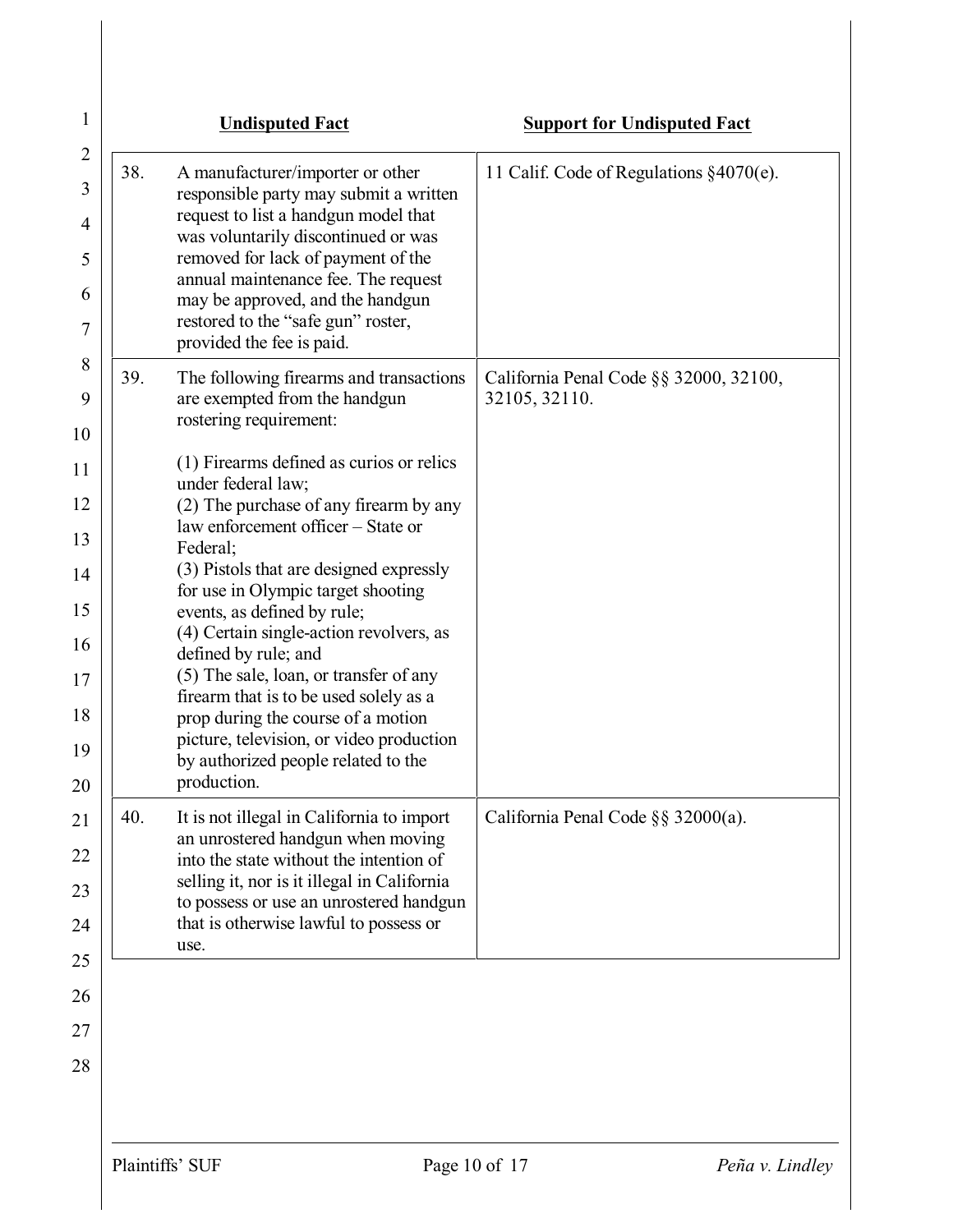| 1                             |     | <b>Undisputed Fact</b>                                                                                                                                                                                             | <b>Support for Undisputed Fact</b>                                                                                                                                                                                                                                                                                   |
|-------------------------------|-----|--------------------------------------------------------------------------------------------------------------------------------------------------------------------------------------------------------------------|----------------------------------------------------------------------------------------------------------------------------------------------------------------------------------------------------------------------------------------------------------------------------------------------------------------------|
| $\overline{2}$<br>3<br>4<br>5 | 41. | California also exempts private party<br>transfers, intra-familial transfers<br>including gifts and bequests, various<br>loans, and various single-action<br>revolvers. <sup>4</sup>                               | California Penal Code §§ 32105, 32100,<br>32110.                                                                                                                                                                                                                                                                     |
| 6<br>7<br>8<br>9              | 42. | Plaintiff Ivan Peña has sought to<br>purchase a Para USA (Para Ordnance)<br>P1345SR / Stainless Steel .45 ACP<br>4.25", and has identified a willing seller<br>who stands ready to deliver said<br>handgun to him. | Declaration of Ivan Peña ¶ 4.                                                                                                                                                                                                                                                                                        |
| 10                            | 43. | Peña's Para USA P1345SR was listed                                                                                                                                                                                 | Exhibit $E -$ Consisting of:                                                                                                                                                                                                                                                                                         |
| 11                            |     | on California's Handgun Roster until<br>December 31, 2005, when it was                                                                                                                                             | Department of Justice Bureau of Firearms De-                                                                                                                                                                                                                                                                         |
| 12                            |     | discontinued and its listing not<br>renewed.                                                                                                                                                                       | Certified Handgun Models (p.19)                                                                                                                                                                                                                                                                                      |
| 13                            |     |                                                                                                                                                                                                                    | Available at:                                                                                                                                                                                                                                                                                                        |
| 14<br>15                      |     |                                                                                                                                                                                                                    | http://ag.ca.gov/firearms/forms/pdf/removed.pd<br>f                                                                                                                                                                                                                                                                  |
| 16                            | 44. | Peña cannot lawfully purchase and take                                                                                                                                                                             | Exhibit $E -$ Consisting of:                                                                                                                                                                                                                                                                                         |
| 17<br>18                      |     | possession of the handgun as that<br>handgun is not on the California<br>Handgun Roster.                                                                                                                           | Department of Justice Bureau of Firearms De-<br>Certified Handgun Models (p.19)                                                                                                                                                                                                                                      |
| 19                            |     |                                                                                                                                                                                                                    | Available at:                                                                                                                                                                                                                                                                                                        |
| 20                            |     |                                                                                                                                                                                                                    | http://ag.ca.gov/firearms/forms/pdf/removed.pd<br>f                                                                                                                                                                                                                                                                  |
| 21<br>22<br>23                | 45. | Peña fears arrest, prosecution, fine and<br>incarceration if he completes this<br>handgun purchase.                                                                                                                | Declaration of Ivan Peña ¶ 7.                                                                                                                                                                                                                                                                                        |
| 24                            |     |                                                                                                                                                                                                                    |                                                                                                                                                                                                                                                                                                                      |
| 25                            |     |                                                                                                                                                                                                                    |                                                                                                                                                                                                                                                                                                                      |
| 26                            |     |                                                                                                                                                                                                                    |                                                                                                                                                                                                                                                                                                                      |
| 27                            |     |                                                                                                                                                                                                                    |                                                                                                                                                                                                                                                                                                                      |
| 28                            |     | that might be retracted either manually or by pulling the trigger).                                                                                                                                                | <sup>4</sup> "Single" or "double" action refers to the gun's trigger function, one "action" being the<br>effect of drawing back the hammer, another "action" being the effect of dropping the hammer. Guns<br>can be designed to operate in single-action, double-action, or effectively both (if a gun has a hammer |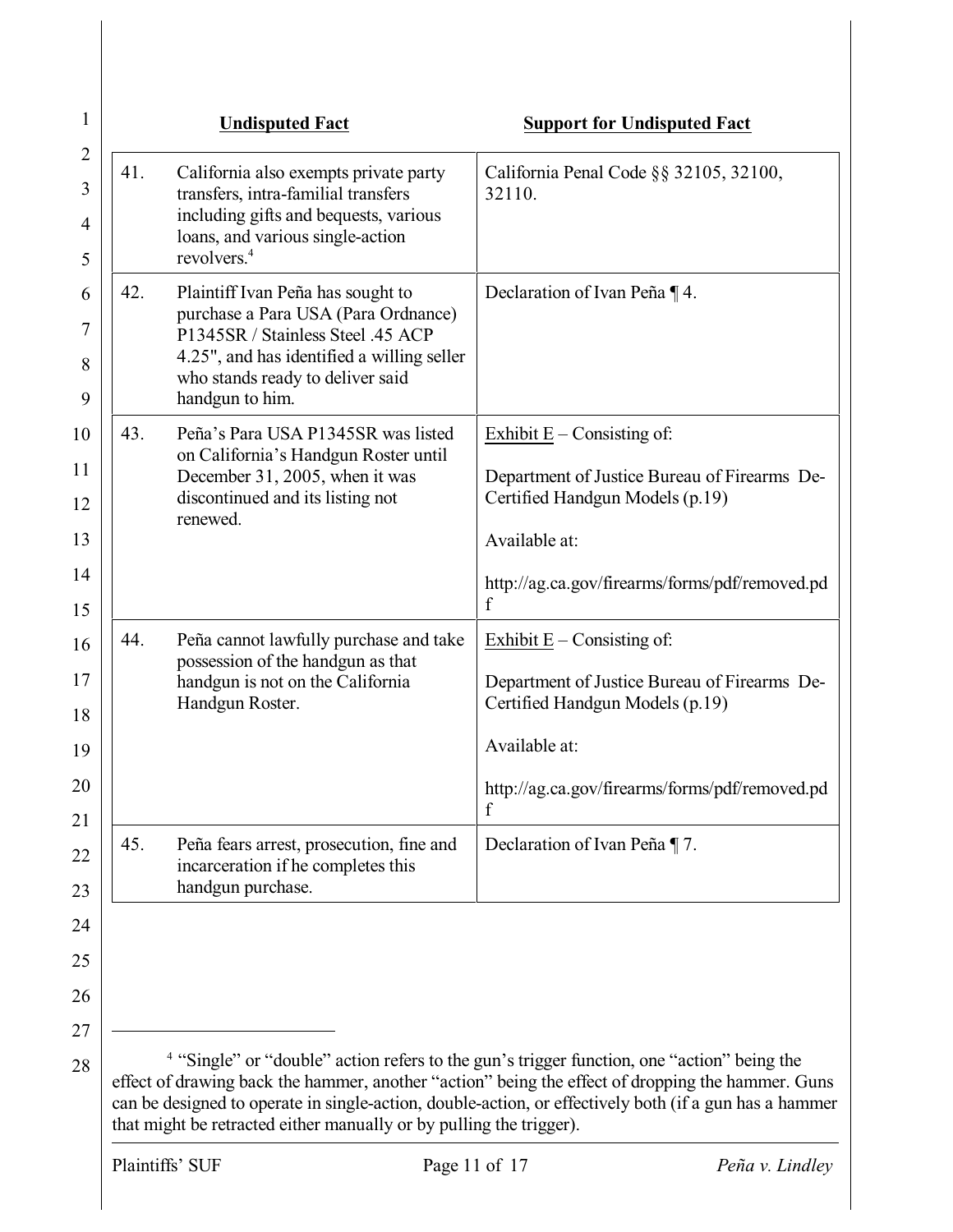| 1                     |     | <b>Undisputed Fact</b>                                                                                                                                                                                                                                             | <b>Support for Undisputed Fact</b>                                                                                                                        |
|-----------------------|-----|--------------------------------------------------------------------------------------------------------------------------------------------------------------------------------------------------------------------------------------------------------------------|-----------------------------------------------------------------------------------------------------------------------------------------------------------|
| 2<br>3<br>4<br>5<br>6 | 46. | Plaintiff Roy Vargas has sought to<br>purchase a Glock 21 SF with an<br>ambidextrous magazine release, and<br>has identified a willing seller who<br>stands ready to deliver said handgun to<br>Plaintiff.                                                         | Declaration of Roy Vargas $\P$ 4.                                                                                                                         |
| 7<br>8                | 47. | Vargas cannot lawfully purchase and<br>take possession of the handgun as that<br>handgun is not listed on the California<br>Handgun Roster.                                                                                                                        | Declaration of Roy Vargas ¶ 5.                                                                                                                            |
| 9<br>10<br>11         | 48. | Vargas fears arrest, prosecution, fine<br>and incarceration if he completes this<br>handgun purchase.                                                                                                                                                              | Declaration of Roy Vargas 16.                                                                                                                             |
| 12                    | 49. | Vargas was born without an arm below<br>the right elbow.                                                                                                                                                                                                           | Declaration of Roy Vargas ¶ 7.                                                                                                                            |
| 13<br>14              | 50. | The Glock 21 SF-STD with a standard<br>magazine release is listed on the<br>California Handgun Roster.                                                                                                                                                             | Declaration of Roy Vargas $\P$ 8.                                                                                                                         |
| 15<br>16<br>17<br>18  | 51. | The Glock-21 SF with ambidextrous<br>magazine release is superior for left-<br>handed shooters such as Mr. Vargas, as<br>opposed to the approved version of the<br>Glock 21.                                                                                       | Declaration of Roy Vargas ¶ 9.                                                                                                                            |
| 19<br>20<br>21        | 52. | Glock's efforts to add the Glock 21 SF<br>with ambidextrous magazine release to<br>the California Roster have failed.                                                                                                                                              | Exhibit $F -$ Consisting of:<br>January 12, 2007 Letter from California<br>Department of Justice to Mr. Carlos Guevara,<br>General Counsel of Glock, Inc. |
| 22<br>23<br>24        | 53. | Defendant permits Glock customers to<br>have their Glock 21 SF-STD handguns<br>fitted with an ambidextrous release at<br>the Glock factory.                                                                                                                        | Exhibit $F -$ Consisting of:<br>January 12, 2007 Letter from California<br>Department of Justice to Mr. Carlos Guevara,<br>General Counsel of Glock, Inc. |
| 25<br>26<br>27<br>28  | 54. | Plaintiff Doña Croston has sought to<br>purchase a Springfield Armory XD-45<br>Tactical 5" Bi-Tone stainless<br>steel/black handgun in .45 ACP, model<br>number XD9623, and has identified a<br>willing seller who stands ready to<br>deliver said handgun to her. | Declaration of Doña Croston ¶ 4.                                                                                                                          |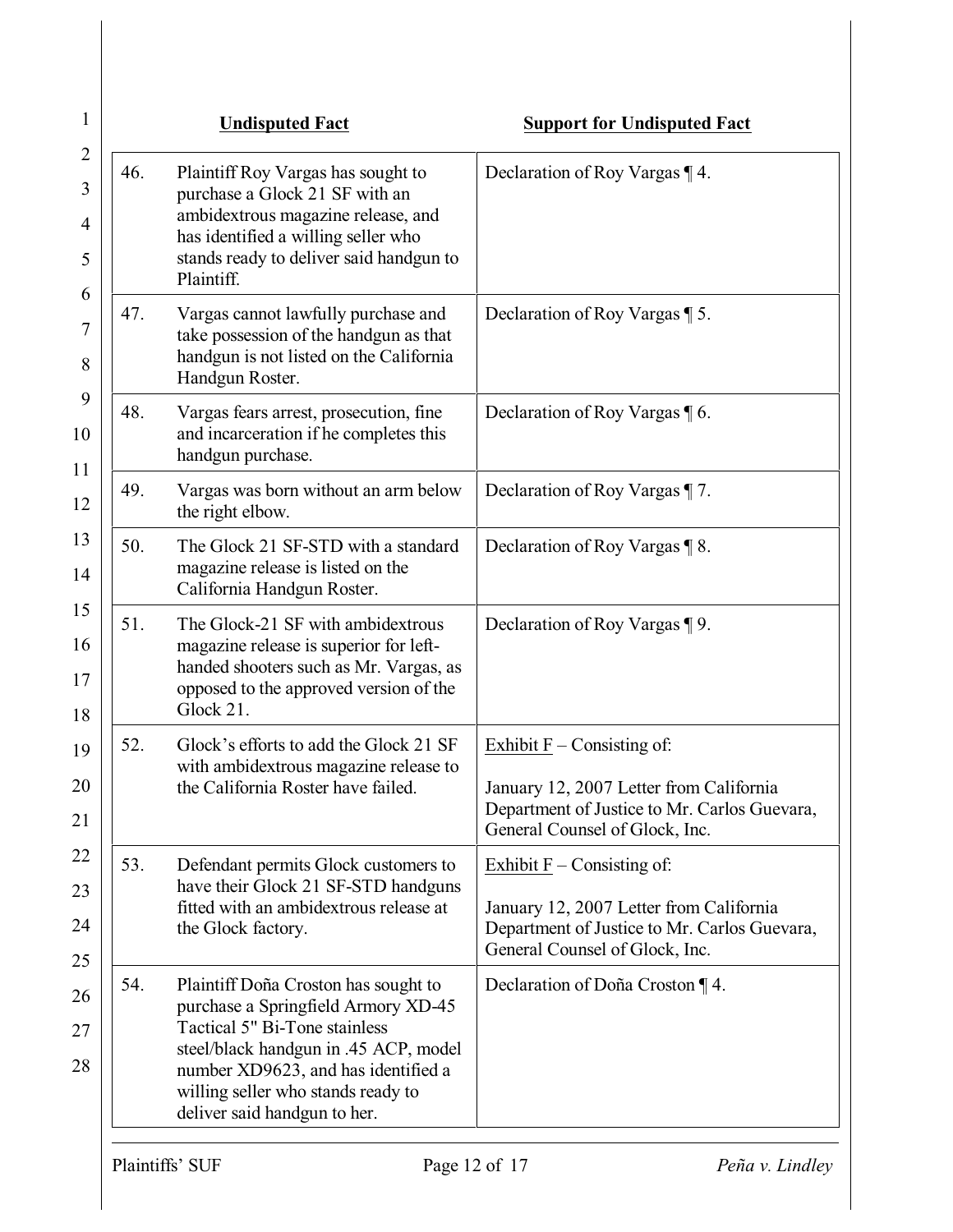| 1                                |     | <b>Undisputed Fact</b>                                                                                                                                                                                                                                                                                                                          | <b>Support for Undisputed Fact</b>                                                                                                                                                                                                                               |
|----------------------------------|-----|-------------------------------------------------------------------------------------------------------------------------------------------------------------------------------------------------------------------------------------------------------------------------------------------------------------------------------------------------|------------------------------------------------------------------------------------------------------------------------------------------------------------------------------------------------------------------------------------------------------------------|
| $\overline{2}$<br>3<br>4         | 55. | Croston cannot lawfully purchase and<br>take possession of the handgun as that<br>handgun is not on the California<br>Handgun Roster.                                                                                                                                                                                                           | Declaration of Doña Croston ¶ 5.                                                                                                                                                                                                                                 |
| 5<br>6<br>7                      | 56. | Croston fears arrest, prosecution, fine<br>and incarceration if she completes this<br>handgun purchase.                                                                                                                                                                                                                                         | Declaration of Doña Croston $\P$ 6.                                                                                                                                                                                                                              |
| 8<br>9<br>10<br>11<br>12         | 57. | Other models of this identical $gun - but$<br>in different colors – are listed on the<br>handgun roster and are thus available<br>to Ms. Croston: the XD-45 Tactical 5"<br>.45 ACP in black (model XD9621), the<br>XD-45 Tactical 5" .45 ACP in OD<br>Green (model XD9622), and the XD-<br>45 Tactical 5" .45 ACP in Dark Earth<br>$(XD9162)$ . | Exhibit $G$ – Consisting of:<br>California Department of Justice Roster of<br>Approved Guns made by Springfield Armory.<br>Available at:<br>http://certguns.doj.ca.gov/safeguns resp.asp                                                                         |
| 13<br>14<br>15<br>16<br>17<br>18 | 58. | The particular Bi-Tone XD-45 that Ms.<br>Croston would possess was not released<br>until after California required newly-<br>listed guns to have a chamber load<br>indicator and magazine disconnect<br>device.                                                                                                                                 | Exhibit $A -$ Consisting of:<br>February 9, 2007 letter from California<br>Department of Justice to Mrs. Debra Else of<br>Springfield Armory, Inc.<br>October 3, 2007 from California Department<br>of Justice to Mrs. Debra Else of Springfield<br>Armory, Inc. |
| 19<br>20<br>21<br>22<br>23<br>24 | 59. | Springfield Armory could not get the<br>XD-45 in .45 ACP and Bi-Tone finish<br>registered given the new listing<br>requirements.                                                                                                                                                                                                                | Exhibit $A -$ Consisting of:<br>February 9, 2007 letter from California<br>Department of Justice to Mrs. Debra Else of<br>Springfield Armory, Inc.<br>October 3, 2007 from California Department<br>of Justice to Mrs. Debra Else of Springfield<br>Armory, Inc. |
| 25<br>26<br>27<br>28             | 60. | The XD-45 Bi-Tone in .45 has a<br>loaded chamber indicator, but the<br>California Department of Justice has<br>decided it does not qualify under Penal<br>Code $§$ 16380(c).                                                                                                                                                                    | Exhibit $H -$ Consisting of:<br><b>Technical Data from Springfield Armory</b>                                                                                                                                                                                    |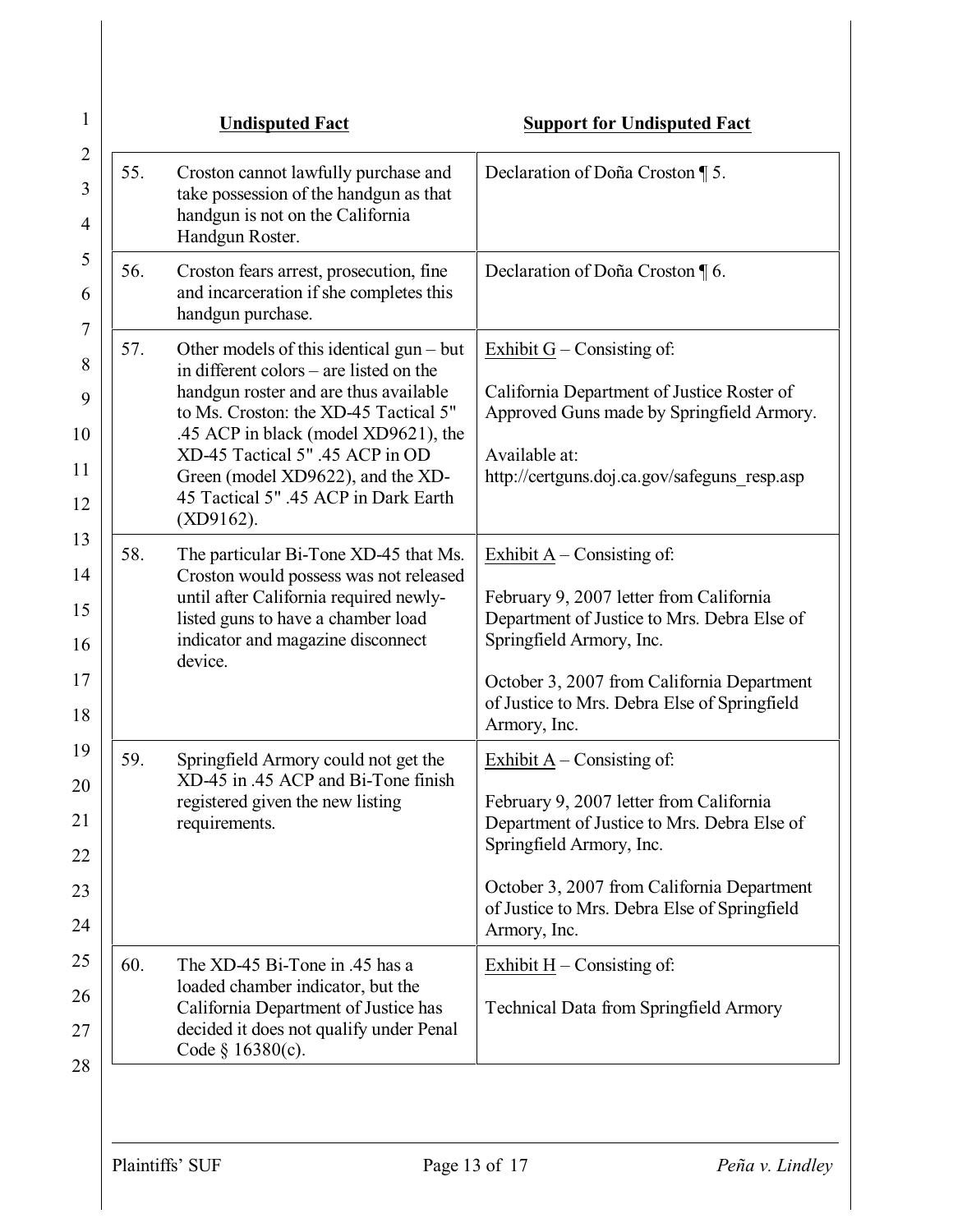| The XD-45 also lacks a magazine<br>Exhibit $H -$ Consisting of:<br>disconnect device.<br><b>Technical Data from Springfield Armory</b><br>The handgun at issue in District of<br>Exhibit $I$ – Consisting of:<br>Columbia v. Heller, 554 U.S. 570<br>(2008), was a High Standard 9-shot<br>Redacted copy of Application for Firearm<br>Registration Certificate for Dick A. Heller.<br>revolver in .22 with a 9.5" Buntline-<br>This document was Exh A. On Motion for<br>style <sup>5</sup> barrel.<br>to Pet. For Cert. U.S. Supreme Ct. 07-290 at<br>119a.<br>63.<br>Plaintiff Brett Thomas has sought to<br>Declaration of Brett Thomas ¶ 5.<br>purchase an identical High Standard 9-<br>shot revolver in .22 with a 9.5" Butline-<br>style barrel, and has identified a willing<br>seller who stands ready to deliver said<br>handgun to Thomas.<br>64.<br>Thomas cannot lawfully purchase and<br>Declaration of Brett Thomas \[ 6.<br>take possession of the handgun as that<br>handgun is not on the California<br>Handgun Roster.<br>65.<br>Thomas fears arrest, prosecution, fine<br>Declaration of Brett Thomas ¶ 7.<br>and incarceration if he completes this<br>handgun purchase. |     | <b>Undisputed Fact</b> | <b>Support for Undisputed Fact</b>                                                      |
|------------------------------------------------------------------------------------------------------------------------------------------------------------------------------------------------------------------------------------------------------------------------------------------------------------------------------------------------------------------------------------------------------------------------------------------------------------------------------------------------------------------------------------------------------------------------------------------------------------------------------------------------------------------------------------------------------------------------------------------------------------------------------------------------------------------------------------------------------------------------------------------------------------------------------------------------------------------------------------------------------------------------------------------------------------------------------------------------------------------------------------------------------------------------------------------------|-----|------------------------|-----------------------------------------------------------------------------------------|
|                                                                                                                                                                                                                                                                                                                                                                                                                                                                                                                                                                                                                                                                                                                                                                                                                                                                                                                                                                                                                                                                                                                                                                                                | 61. |                        |                                                                                         |
|                                                                                                                                                                                                                                                                                                                                                                                                                                                                                                                                                                                                                                                                                                                                                                                                                                                                                                                                                                                                                                                                                                                                                                                                |     |                        |                                                                                         |
|                                                                                                                                                                                                                                                                                                                                                                                                                                                                                                                                                                                                                                                                                                                                                                                                                                                                                                                                                                                                                                                                                                                                                                                                | 62. |                        |                                                                                         |
|                                                                                                                                                                                                                                                                                                                                                                                                                                                                                                                                                                                                                                                                                                                                                                                                                                                                                                                                                                                                                                                                                                                                                                                                |     |                        |                                                                                         |
|                                                                                                                                                                                                                                                                                                                                                                                                                                                                                                                                                                                                                                                                                                                                                                                                                                                                                                                                                                                                                                                                                                                                                                                                |     |                        | Summary Judgment in Civil Case 03-0213-<br>EGS [4-10]; JA 32 in D.C. Cir. 04-7041; App. |
|                                                                                                                                                                                                                                                                                                                                                                                                                                                                                                                                                                                                                                                                                                                                                                                                                                                                                                                                                                                                                                                                                                                                                                                                |     |                        |                                                                                         |
|                                                                                                                                                                                                                                                                                                                                                                                                                                                                                                                                                                                                                                                                                                                                                                                                                                                                                                                                                                                                                                                                                                                                                                                                |     |                        |                                                                                         |
|                                                                                                                                                                                                                                                                                                                                                                                                                                                                                                                                                                                                                                                                                                                                                                                                                                                                                                                                                                                                                                                                                                                                                                                                |     |                        |                                                                                         |
|                                                                                                                                                                                                                                                                                                                                                                                                                                                                                                                                                                                                                                                                                                                                                                                                                                                                                                                                                                                                                                                                                                                                                                                                |     |                        |                                                                                         |
|                                                                                                                                                                                                                                                                                                                                                                                                                                                                                                                                                                                                                                                                                                                                                                                                                                                                                                                                                                                                                                                                                                                                                                                                |     |                        |                                                                                         |
|                                                                                                                                                                                                                                                                                                                                                                                                                                                                                                                                                                                                                                                                                                                                                                                                                                                                                                                                                                                                                                                                                                                                                                                                |     |                        |                                                                                         |
|                                                                                                                                                                                                                                                                                                                                                                                                                                                                                                                                                                                                                                                                                                                                                                                                                                                                                                                                                                                                                                                                                                                                                                                                |     |                        |                                                                                         |
|                                                                                                                                                                                                                                                                                                                                                                                                                                                                                                                                                                                                                                                                                                                                                                                                                                                                                                                                                                                                                                                                                                                                                                                                |     |                        |                                                                                         |
|                                                                                                                                                                                                                                                                                                                                                                                                                                                                                                                                                                                                                                                                                                                                                                                                                                                                                                                                                                                                                                                                                                                                                                                                |     |                        |                                                                                         |
|                                                                                                                                                                                                                                                                                                                                                                                                                                                                                                                                                                                                                                                                                                                                                                                                                                                                                                                                                                                                                                                                                                                                                                                                |     |                        |                                                                                         |
|                                                                                                                                                                                                                                                                                                                                                                                                                                                                                                                                                                                                                                                                                                                                                                                                                                                                                                                                                                                                                                                                                                                                                                                                |     |                        |                                                                                         |
|                                                                                                                                                                                                                                                                                                                                                                                                                                                                                                                                                                                                                                                                                                                                                                                                                                                                                                                                                                                                                                                                                                                                                                                                |     |                        |                                                                                         |
|                                                                                                                                                                                                                                                                                                                                                                                                                                                                                                                                                                                                                                                                                                                                                                                                                                                                                                                                                                                                                                                                                                                                                                                                |     |                        |                                                                                         |
| ${}^5A$ "Buntline" is a Western-style extra-long barrel revolver, named for 19 <sup>th</sup> -century novelist                                                                                                                                                                                                                                                                                                                                                                                                                                                                                                                                                                                                                                                                                                                                                                                                                                                                                                                                                                                                                                                                                 |     |                        |                                                                                         |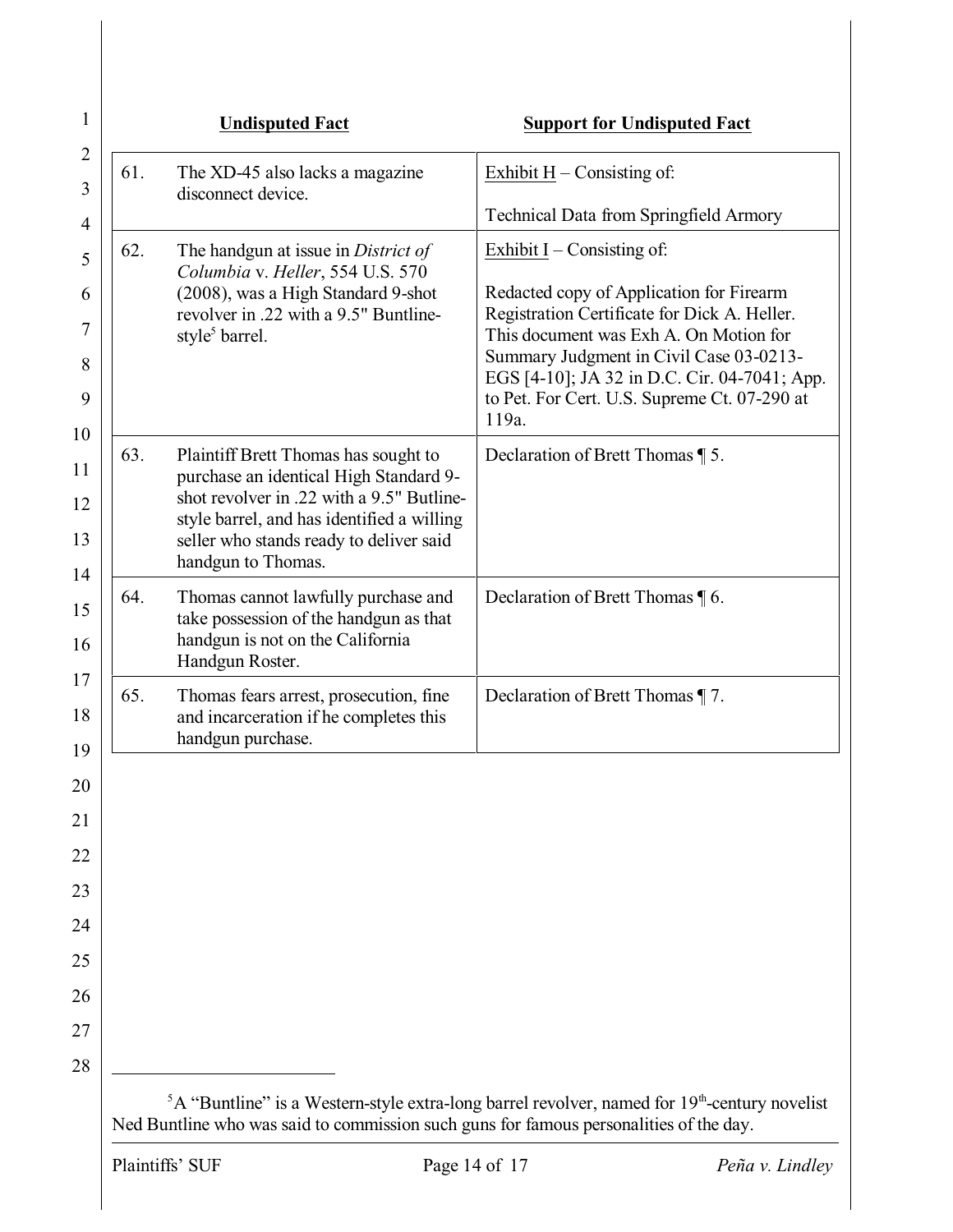| 1                   |     | <b>Undisputed Fact</b>                                                            | <b>Support for Undisputed Fact</b>                         |
|---------------------|-----|-----------------------------------------------------------------------------------|------------------------------------------------------------|
| $\overline{2}$<br>3 | 66. | Plaintiffs Ivan Peña and Brett Thomas                                             | Declaration of Ivan Pena                                   |
| 4                   |     | are law-abiding citizens, shooting<br>enthusiasts and gun collectors, as are      | Declaration of Brett Thomas                                |
| 5                   |     | other members and supporters of<br><b>Plaintiffs</b> Second Amendment             | Declaration of Alan Gottlieb                               |
| 6                   |     | Foundation, Inc. ("SAF") and Calguns<br>Foundation, Inc. ("CGF"). Peña,           | Declaration of Gene Hoffman                                |
| 7                   |     | Thomas, and other SAF and CGF<br>members and supporters would acquire             |                                                            |
| 8                   |     | new semiautomatic handguns of the<br>kind in common use throughout the            |                                                            |
| 9<br>10             |     | United States, for traditional lawful<br>purposes including self-defense, but     |                                                            |
| 11                  |     | cannot do so owing to California's<br>microstamping scheme                        |                                                            |
| 12                  | 67. | California's handgun rostering scheme                                             | Declaration of Ivan Pena                                   |
| 13                  |     | substantially limits commerce in (and<br>therefore Plaintiffs' access to)         | <b>Declaration of Brett Thomas</b>                         |
| 14                  |     | unrostered handguns, since no dealer<br>can stock these firearms. This results in | Declaration of Alan Gottlieb                               |
| 15                  |     | a significant loss of choice and price<br>competition.                            | Declaration of Gene Hoffman                                |
| 16<br>17            | 68. | Plaintiffs would suffer increased costs                                           | Declaration of Ivan Pena                                   |
| 18                  |     | in transporting and transferring their<br>firearms from out-of-state dealers that | <b>Declaration of Brett Thomas</b>                         |
| 19                  |     | they would not suffer if the firearms<br>were available for sale in California.   | Declaration of Alan Gottlieb                               |
| 20                  |     |                                                                                   | Declaration of Gene Hoffman                                |
| 21                  | 69. | <b>Plaintiff Second Amendment</b>                                                 | Declaration of Alan Gottlieb, Executive Vice               |
| 22<br>23            |     | Foundation, Inc. ("SAF") is a non-<br>profit membership organization              | President of Second Amendment Foundation,<br>Inc., $\P$ 2. |
| 24                  |     | incorporated under the laws of<br>Washington with its principal place of          |                                                            |
| 25                  | 70. | business in Bellevue, Washington.<br>SAF has over 650,000 members and             | Declaration of Alan Gottlieb, Executive Vice               |
| 26<br>27            |     | supporters nationwide, including many<br>in California.                           | President of Second Amendment Foundation,<br>Inc., $\P$ 3. |
|                     |     |                                                                                   |                                                            |

28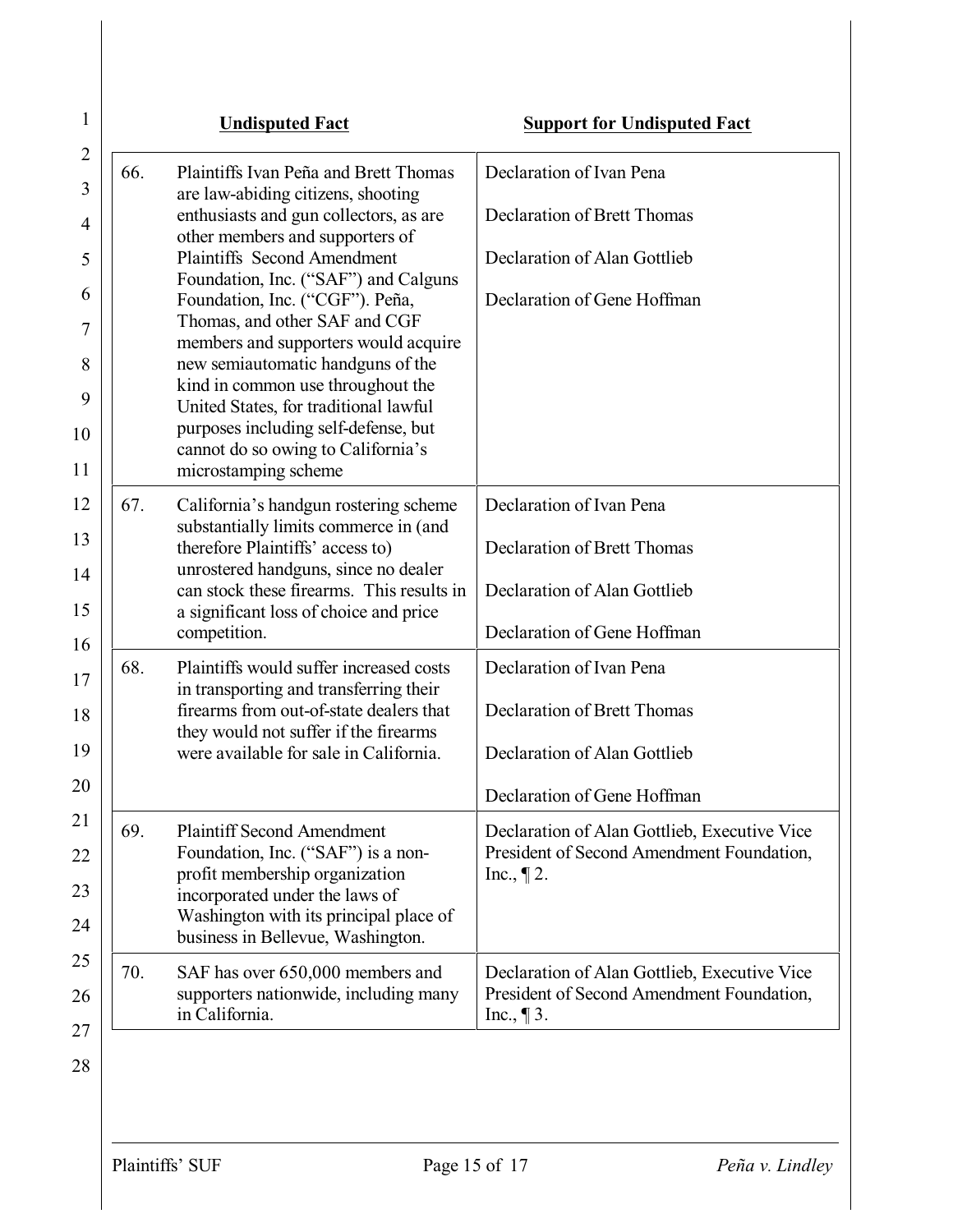| 1                                          |     | <b>Undisputed Fact</b>                                                                                                                                                                                                                                                                                                                                               | <b>Support for Undisputed Fact</b>                                                                                                                                                                   |
|--------------------------------------------|-----|----------------------------------------------------------------------------------------------------------------------------------------------------------------------------------------------------------------------------------------------------------------------------------------------------------------------------------------------------------------------|------------------------------------------------------------------------------------------------------------------------------------------------------------------------------------------------------|
| $\overline{2}$<br>3<br>$\overline{4}$<br>5 | 71. | The purposes of SAF include<br>education, research, publishing and<br>legal action focusing on the<br>Constitutional right to privately own<br>and possess firearms, and the<br>consequences of gun control.                                                                                                                                                         | Declaration of Alan Gottlieb, Executive Vice<br>President of Second Amendment Foundation,<br>Inc., $\P$ 4.                                                                                           |
| 6<br>$\overline{7}$<br>8<br>9              | 72. | Plaintiff The Calguns Foundation, Inc.<br>is a non-profit organization<br>incorporated under the laws of<br>California with its principal place of<br>business in San Carlos, California.                                                                                                                                                                            | Declaration of Gene Hoffman, Jr., Chairman of<br>the Calguns Foundation, Inc., $\P$ 2.                                                                                                               |
| 10<br>11<br>12<br>13<br>14                 | 73. | Calguns supports the California<br>firearms community by promoting<br>education for all stakeholders about<br>firearm laws, rights and privileges, and<br>securing the civil rights of California<br>gun owners, who are among its<br>members and supporters.                                                                                                        | Declaration of Gene Hoffman, Jr., Chairman of<br>the Calguns Foundation, Inc., $\P$ 3.                                                                                                               |
| 15<br>16<br>17<br>18<br>19<br>20           | 74. | SAF and Calguns expend their<br>resources encouraging exercise of the<br>right to bear arms, and advising and<br>educating their members, supporters,<br>and the general public about the<br>legality of particular firearms. The<br>issues raised by, and consequences of,<br>Defendant's policies, are of great<br>interest to SAF and Calguns'<br>constituencies. | Declaration of Alan Gottlieb, Executive Vice<br>President of Second Amendment Foundation,<br>Inc., $\P$ 5.<br>Declaration of Gene Hoffman, Jr., Chairman of<br>the Calguns Foundation, Inc., 14.     |
| 21<br>22<br>23<br>24                       | 75. | Defendant's policies regularly cause<br>the expenditure of resources by SAF<br>and Calguns as people turn to these<br>organizations for advice and<br>information.                                                                                                                                                                                                   | Declaration of Alan Gottlieb, Executive Vice<br>President of Second Amendment Foundation,<br>Inc., $\P$ 6.<br>Declaration of Gene Hoffman, Jr., Chairman of<br>the Calguns Foundation, Inc., $\P$ 5. |
| 25<br>26<br>27<br>28                       | 76. | Defendant's policies bar the members<br>and supporters of SAF and Calguns<br>from obtaining numerous, if not most,<br>handguns.                                                                                                                                                                                                                                      | Declaration of Alan Gottlieb, Executive Vice<br>President of Second Amendment Foundation,<br>Inc., $\P$ 7.<br>Declaration of Gene Hoffman, Jr., Chairman of<br>the Calguns Foundation, Inc., 16.     |